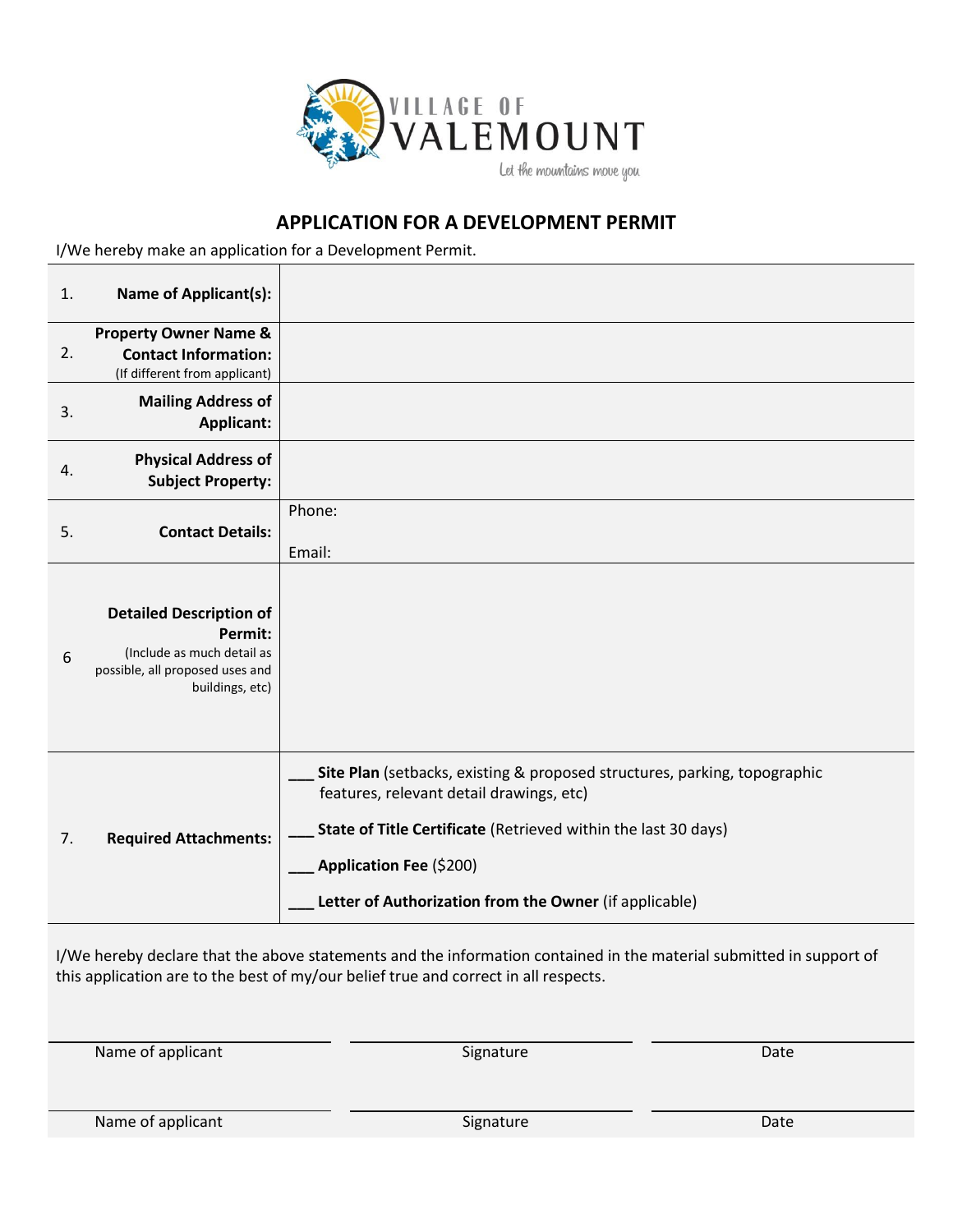**NOTE:** The personal information on this form is collected under the authority of the Community Charter, solely for the purposes of processing this application, and is subject to disclosure in accordance with the Freedom of Information and Protection of Privacy Act. Any questions regarding this collection should be directed to corporate@valemount.ca, or Village of Valemount Corporate Services, 250-566-4435.

## **General Application Information:**

- 1. A complete application must be submitted, with all required components, before staff review will occur.
- 2. State of Title Certificates/Title Searches for subject properties must be retrieved within 30 days of the application date.
	- a. The Village of Valemount can produce a State of Title Certificate/Title Search document for \$15.00, payable at the time the application is submitted.
- 3. Copies of any covenants, easements and rights-of-way registered on title must be provided.
- 4. The property owner's name and contact information is required. If someone is applying on behalf of the property owner, a Letter of Authorization must be signed by *all* property owners and submitted with the application. You must also indicate to whom all correspondence shall be sent.
- 5. If the property owner is a company or society, a BC Company Summary, together with a letter on company letterhead to confirm the signatory's authority to sign on the company's behalf
- 6. If the Detailed Description field is too small, and/or if the project is complex, a letter of intent outlining all aspects of the proposal will be required.
- 7. Prior to the issuance of a development permit, the Village may require, as a condition of issuing the Permit, security to guarantee the performance of obligations under the Permit.